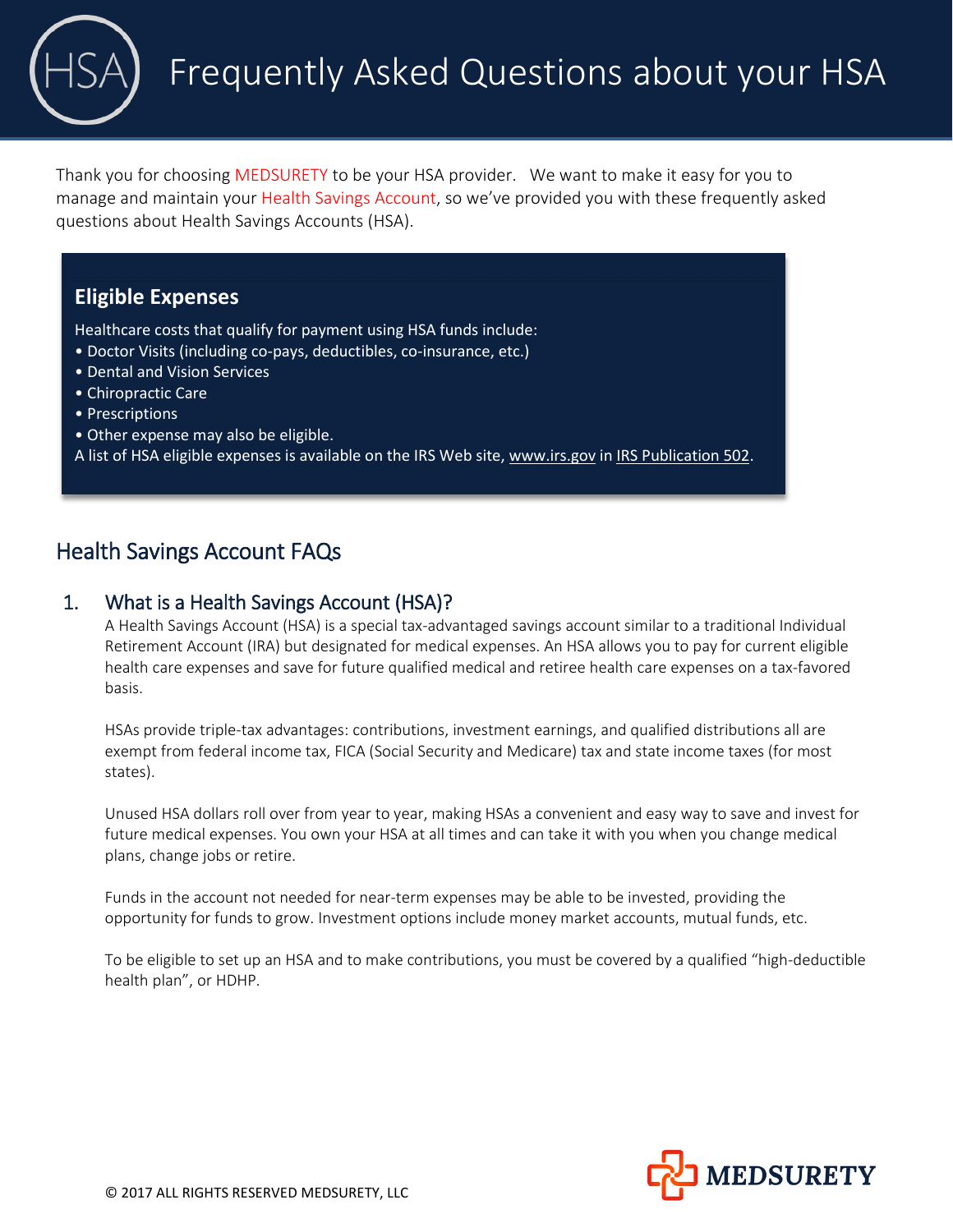### 2. How does an HSA work?

- $\frac{R}{2}$  To be eligible to contribute to an HSA, you must be covered by a qualified high-deductible health plan (HDHP) and have no other first dollar coverage (insurance that provides payment for the full loss up to the insured amount with no deductibles).
- **E** You may use your HSA to help pay for medical expenses covered under a high-deductible health plan, as well as for other common qualified medical expenses.
- **B** Unused HSA funds remain in your account for later and may be invested in a choice of investment options, providing the opportunity for funds to grow. This is an option with you MEDSURETY HSA account.

HSAs work in conjunction with an HDHP. All the money you deposit into your HSA up to the maximum annual contribution limit is 100% tax-deductible from federal income tax, FICA (Social Security and Medicare) tax, and in most states, state income tax. This makes HSA dollars tax-free. You can use these tax-free dollars to pay for expenses not covered under your HDHP until you have met your deductible.

The insurance company pays covered medical expenses above your deductible, except for any coinsurance; you can pay coinsurance costs with tax-free money from your HSA. In addition, you can use your HSA tax-free dollars to pay for qualified medical expenses not covered by the HDHP, such as dental, vision and alternative medicines.

#### **Contributions**

Tax-free contributions to your HSA can be made in a variety of ways, including:

- **B** Online transfers transfer funds directly to your HSA from your linked personal savings or checking account
- $\frac{1}{10}$  Send a check to MEDSURETY for deposit into your HSA.
- $\frac{R}{2}$  Rolling over or making a transfer from an existing IRA (Individual Retirement Account) to an HSA, but only once in your lifetime.
- **B** Pre-tax payroll contributions, if you begin to use your HSA through your employer and allowed by your employer.

#### **Distributions**

Distributions from your HSA are used to pay for qualified medical expenses.

This can be done by the following methods:

- Paying for purchases and medical services using your MEDSURETY debit card.
- Using online bill pay through your online HSA portal.
- Requesting self-reimbursement through the online portal when you have already paid out-of-pocket for qualified expenses.
- **B** Request an HSA check reimbursement.

#### How It Works

Your Health Savings Account allows you to save pre-tax income that you can use to pay for qualified short- and long-term medical expenses. It complements your High-Deductible Health Plan, giving you an additional method to save specifically for healthcare costs.

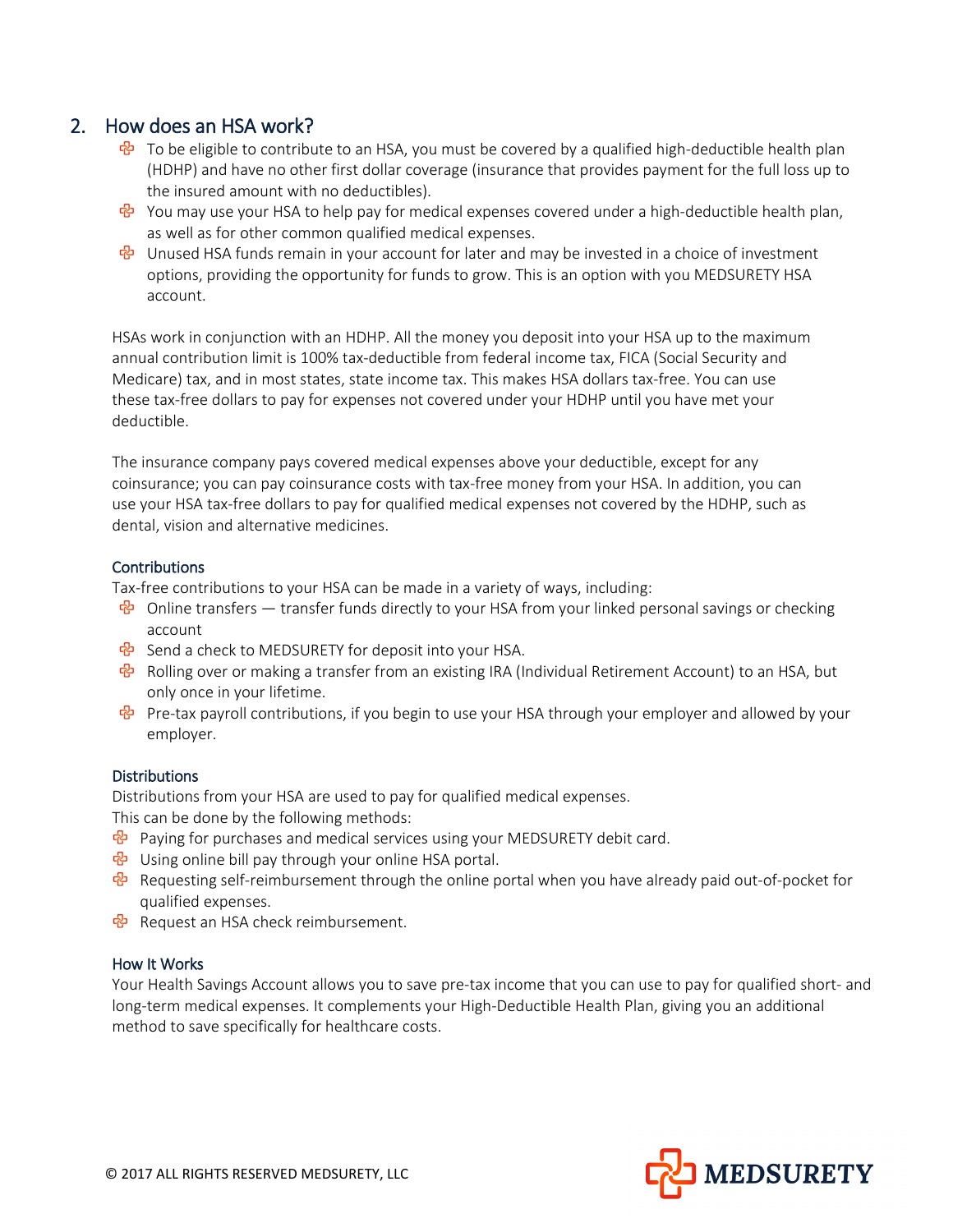# 3. Who can have an HSA?

You must be:

- ඇ Covered by a qualified high deductible health insurance plan;
- ඇ Not covered under other health insurance;
- ඇ Not enrolled in Medicare; and
- ඇ Not another person's dependent.

Exceptions: Other health insurance does not include coverage for the following: accidents, dental care, disability, long-term care, and vision care. Workers' compensation, specified disease, and fixed indemnity coverage is permitted.

# 4. How much can I contribute to my HSA?

For 2019, the maximum contribution for an eligible individual with self-only coverage is \$3,500 and the maximum contribution for an eligible individual with family coverage is \$7,000. Individuals who are eligible individuals on the first day of the last month of the taxable year (December for most taxpayers) are allowed the full annual contribution (plus catch up contribution, if 55 or older by year end), regardless of the number of months the individual was an eligible individual in the year.

- HSA holders can choose to save up to \$3,500 for an individual and \$7,000 for a family (HSA holders 55 and older get to save an extra \$1,000 - and these contributions are 100% tax deductible from gross income.
- Minimum annual deductibles are \$1,350 for self-only coverage or \$2,700 for family coverage.
- Annual out-of-pocket expenses (deductibles, co-payments and other amounts, but not premiums) cannot exceed \$6,750 for self-only coverage and  $$13,500$  for family coverage.

|               | <b>Minimum</b><br><b>Deductible</b> | <b>Maximum</b><br><b>Out-of-Pocket</b> | <b>Contribution Limit</b> | 55+ Contribution |
|---------------|-------------------------------------|----------------------------------------|---------------------------|------------------|
| <b>Single</b> | \$1,350                             | \$6,750                                | \$3,500                   | \$1,000          |
| Family        | \$2,700                             | \$13,500                               | \$7,000                   | \$1,000          |

\* Catch-up contributions are allowed for those greater than 55 years of age (\$1,000 in 2019). Catch-up contributions can be made at any time during the year in which the HSA participant turns 55.

For more detailed information on HSAs and taxes, visit the U.S. Department of Treasury website at www.ustreas.gov or talk with your tax advisor.

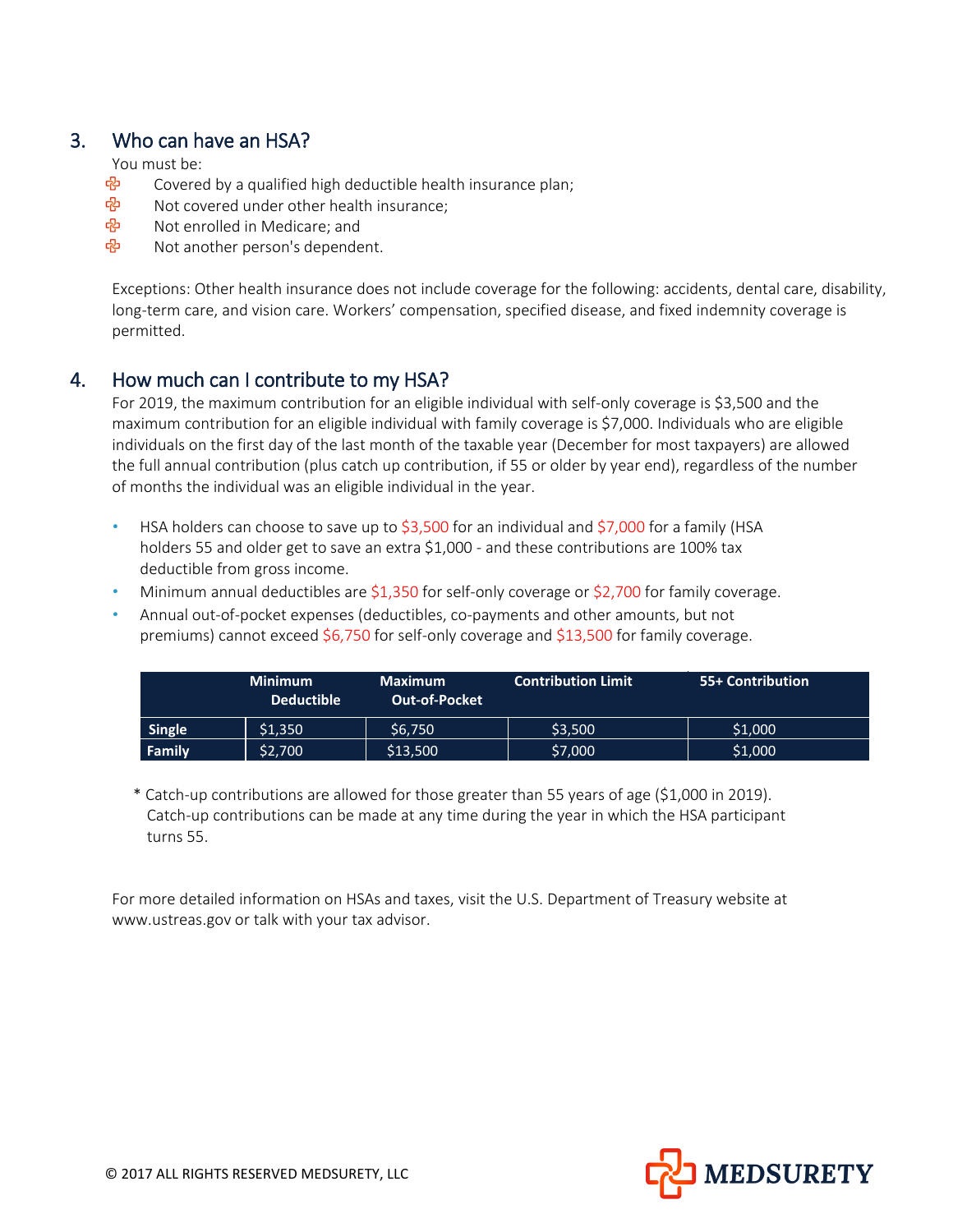# 5. What is a high-deductible health plan (HDHP)?

With a high-deductible health plan, you have the security of comprehensive health care coverage. Like a traditional plan, you are responsible for paying for your qualified medical expenses up to the in-network deductible; however, the deductible will be higher, and you can use HSA funds to pay for these expenses.

After the annual deductible is met, you are responsible only for a portion of your medical expenses through coinsurance or co-payments, just as with a traditional health plan. For 2019, the minimum HDHP deductible by law is \$1,350 for individuals and \$2,700 for families.

For 2019, the maximum out-of-pocket expenses by law (including deductible and co-payments, but not including premiums) cannot exceed  $$6,750$  for individuals and  $$13,500$  for families.

The deductible and maximum out-of-pocket expenses are indexed annually for inflation by the IRS and US Department of Treasury.

# 6. How do I know if my health plan is a "qualifying (or qualified)" high-deductible health plan (HDHP)?

The health insurer can verify the status of your coverage. In addition, the words "qualifying (or qualified) highdeductible health plan" or a reference to IRC (Internal Revenue Code) Section 223 will be included in the declaration page of your policy or in another official communication from the insurance company. A HDHP is a health insurance plan that generally doesn't pay for the first several thousand dollars of health care expenses (i.e., your "deductible") but will generally cover you after that.

It is important when selecting your HDHP that your insurance carrier verify and guarantee that the HDHP meets IRS regulations to ensure your HSA is qualified.

### 7. How do HSAs differ from health care flexible spending accounts (FSAs)?

Both HSAs and FSAs allow you to pay for qualified medical expenses with pre-tax dollars. One key difference, however, is that HSA balances can roll over from year to year, while FSA money left unspent at the end of the year is limited to a \$500 carryover to the immediately following plan year OR a grace period. You may choose to use a Limited Purpose FSA to pay for eligible heath care expenses and save your HSA dollars for future health care needs. You may use Limited Purpose FSA dollars to reimburse yourself for expenses not covered by your high-deductible health plan, such as:

- ඇ Vision expenses, including: Glasses, frames, contacts, prescription sunglasses, goggles, vision copayments, optometrists or ophthalmologist fees, and corrective eye surgery
- ඇ Dental expenses, including: Dental care, deductibles and co-payments, braces, x-rays, fillings, and dentures

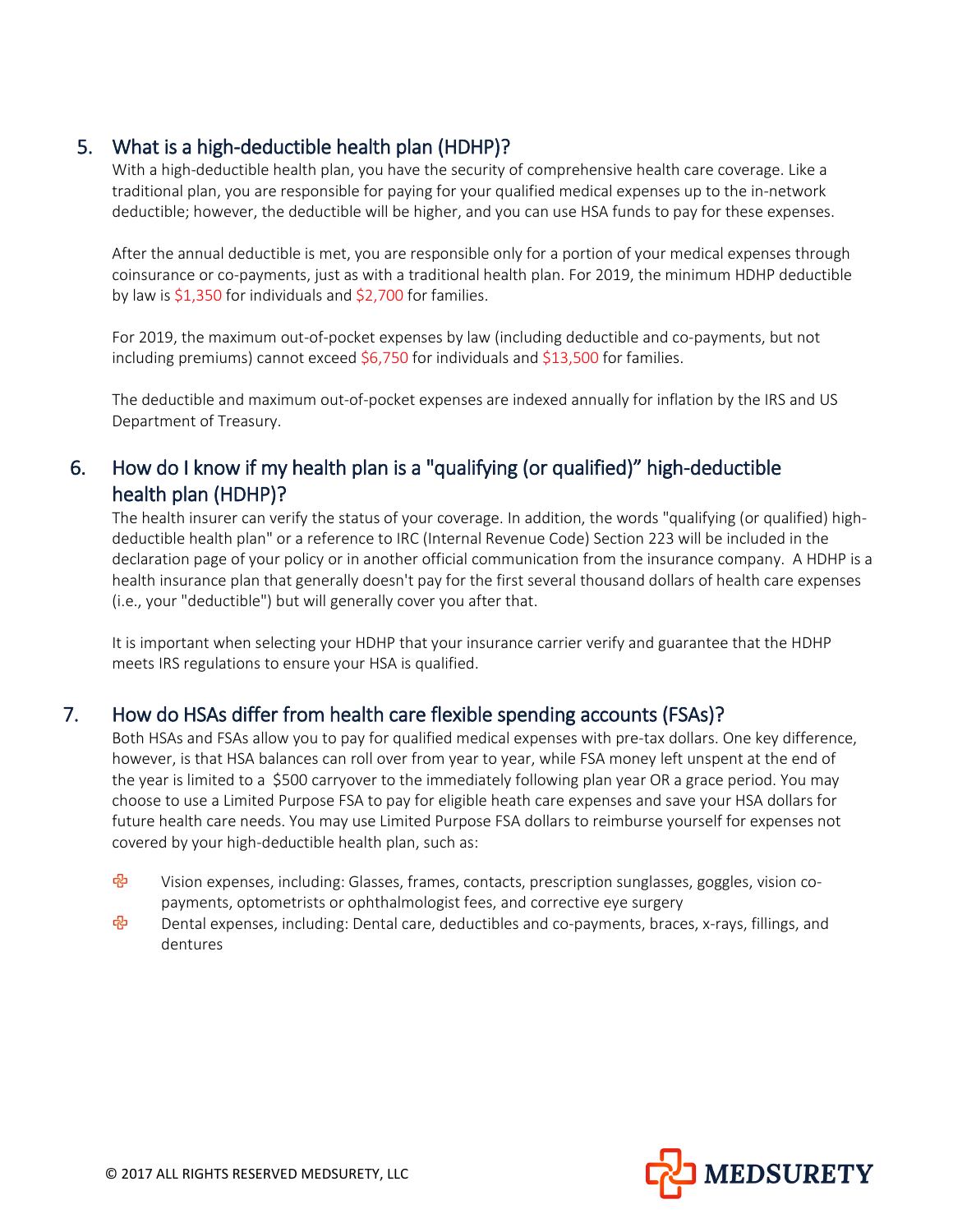### 8. What are the tax advantages of owning an HSA?

#### Triple Tax Savings:

- Contributions are tax free
- Earnings are tax free
- $\frac{1}{10}$  Withdrawals are tax free when made for eligible medical care expenses

#### Tax-favored contributions:

- $\overline{B}$  Individual and Family are usually post-tax and are a top line deduction when filing your taxes.
- $\overline{\mathbf{B}}$  Employee contributions that are deductible over-the-line (i.e. deductible even by non-itemizers)
- <sup>d</sup> Employer contributions that are excluded from income and employment taxes.
- **<sup>&</sup>** Salary reduction contributions made through a Section 125 cafeteria plan.

All most forms of contributions are exempt from federal income taxes. If you become eligible for Employer and salary reduction contributions (section 125 cafeteria plan) are exempt from FICA and FUTA as well.

### 9. May I have more than one HSA?

Yes, you may have more than one HSA and you may contribute to them all, as long as you are currently enrolled in an HDHP. However, this does not give you any additional tax advantages, as the total contributions to your accounts cannot exceed the annual maximum contribution limit. Contributions from your employer, family members, or any other person must be included in the total.

# 10. Can I get an HSA even if I have other insurance that pays medical bills?

You're only allowed to have auto, dental, vision, disability and long-term care insurance at the same time as an HDHP. You may also have coverage for a specific disease or illness as long as it pays a specific dollar amount when the policy is triggered.

### 11. Can my HSA be used to pay premiums?

No, this would be a nonmedical withdrawal, subject to taxes and penalty.

Exceptions. No penalty or taxes will apply if the money is withdrawn to pay premiums for:

- $\frac{R}{2}$  Qualified long-term care insurance; or
- <sup>中</sup> Health insurance while you are receiving federal or state unemployment compensation; or
- **E** Continuation of coverage plans, like COBRA, required under any federal law; or
- Medicare premiums.

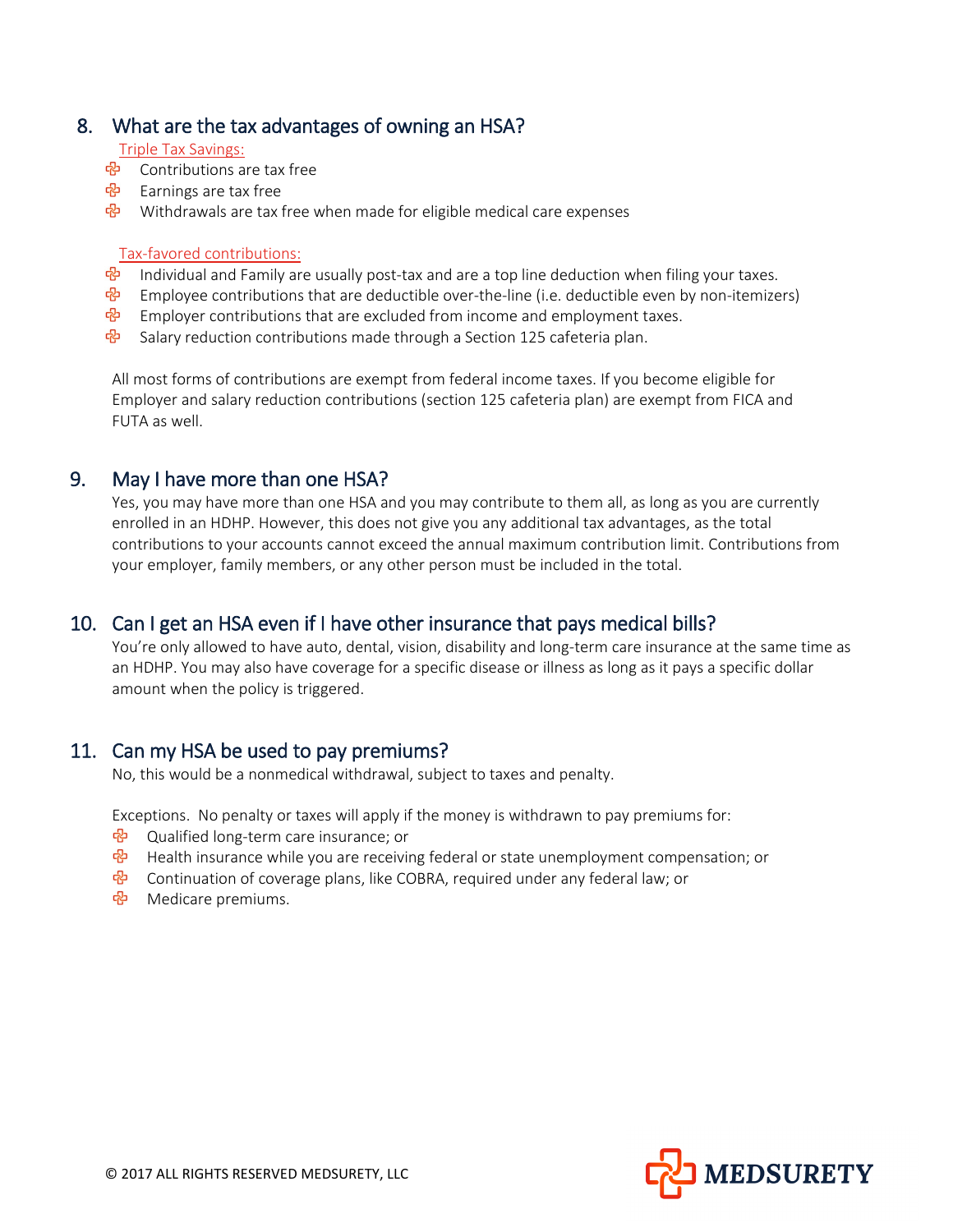### 12. Can I use the money in my HSA to pay for medical care for a family member?

Generally, yes. Qualified medical expenses include unreimbursed medical expenses of the accountholder, his or her spouse, or dependents.

### 13. What is a qualified medical expense?

A qualified medical expense is one for medical care as defined by Internal Revenue Code Section 213(d). The expenses must be primarily to alleviate or prevent a physical or mental defect or illness, including dental and vision. Most expenses for medical care will fall under IRC Section 213(d).

However, some expenses do not qualify. A few examples are:

- **<sup></sup>B** Surgery for purely cosmetic reasons
- 국 Health club dues
- **한** Illegal operations or treatment
- Maternity clothes
- $\frac{1}{10}$  Toothpaste, toiletries, and cosmetics

HSA money cannot generally be used to pay your insurance premiums.

\*See IRS Publications 502 ("Medical and Dental Expenses") and 969 ("Health Savings Accounts and Other Tax-Favored Health Plans") for more information.

### 14. What happens to my HSA if I no longer have a Qualified HDHP?

Your HSA is portable. This means that the HSA is yours and you can continue to use the funds you have accumulated. Funds left in your account continue to grow tax-free. If you are covered by a qualified HDHP you can even continue to make tax-free contributions to your HSA.

Distributions from your HSA used exclusively to pay for qualified expenses for you, your spouse, or dependents are excluded from your gross income. Your HSA funds can be used for qualified expenses even if you are not currently eligible to make contributions to your HSA.

### 15. How and when can money be taken out of an HSA?

Account holders may make a withdrawal (also known as a distribution) at any time. Distributions received for qualified medical expenses not covered by the high deductible health plan are distributed tax-free. Distributions can be requested via your online account.

Unless individuals are disabled, age 65 or older, or die during the year, they must pay income taxes plus an additional percentage (determined by the IRS) on any amount not used for qualified medical expenses. Individuals who are disabled or reach age 65 can receive non-medical distributions without penalty but must report the distribution as taxable income.